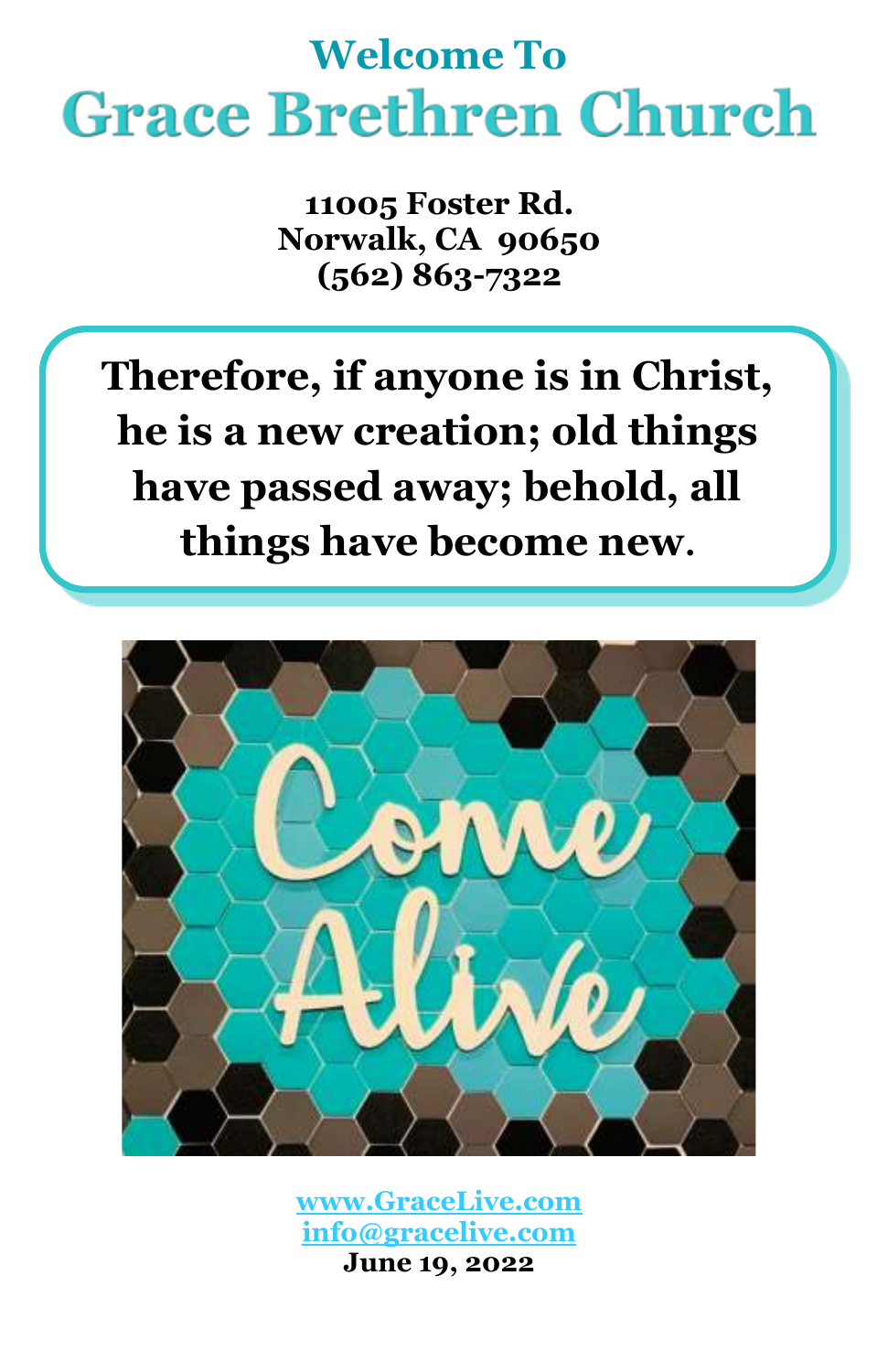## **Sundays at Grace**

I

Bible Classes: **9:00am**

Grace Gathering [Courtyard]: **9:40am**

Grace Worship Service: **10:00am**

## **Pastor Roy Halberg**

**LOVE DOES Series**

**Sermon: "Love Forgives**

Weekly Theme Passage Luke 15

**We welcome our guests today and if you are new to Grace** and are looking for a way to connect, text the word **"CONNECT"** to **562.444.1211** and we will text you occasional updates and happenings at GRACE. We are so glad you are here!



- 1) Go to [www.gracelive.com](https://mandrillapp.com/track/click/30119321/www.gracelive.com?p=eyJzIjoiVFlsX2d2Skp4NlhxZ2p4SURJd1BiQ3BjS2dNIiwidiI6MSwicCI6IntcInVcIjozMDExOTMyMSxcInZcIjoxLFwidXJsXCI6XCJodHRwOlxcXC9cXFwvd3d3LmdyYWNlbGl2ZS5jb21cIixcImlkXCI6XCI3ZDU3MmMyMmZkMmI0ZWJkYmQxODBiMWI4MTY1NDg0MlwiLFwidXJsX2lkc1wiOltcImUyMmY4ODVmYjE0YzEzNDBjMzk0N2UxN2E3MTRjYjZlNGI4ODE4N2VcIl19In0) and click on the YouTube link on the homepage **OR**
- 2) Go directly to YouTube.com and search for 'Grace Norwalk'

If you are having any trouble connecting, we will record the service in both audio and video and will have it posted to our website after the service is over.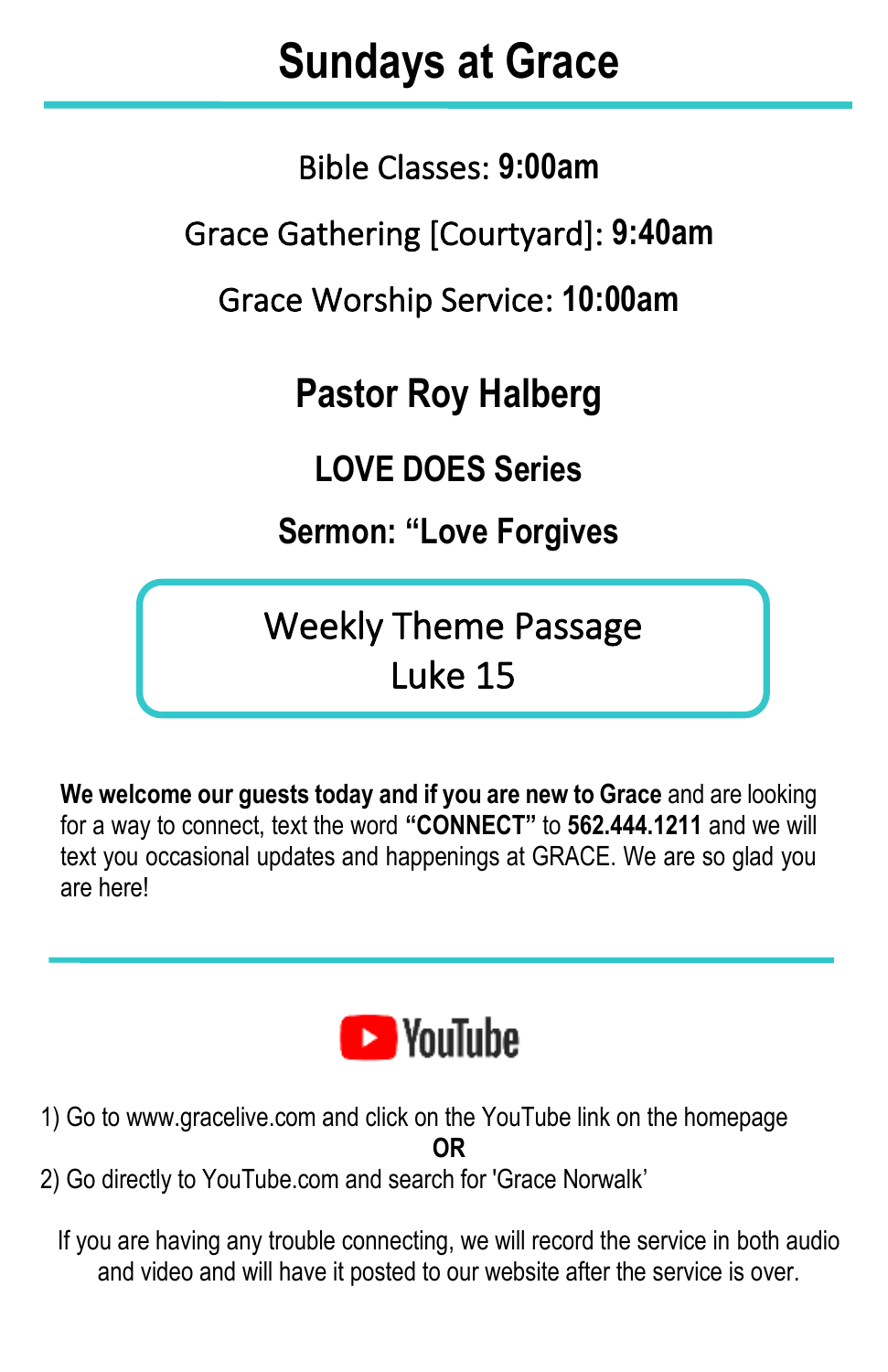|                                   | <b>HAPPY BIRTHDAY</b>        |     |         |                    |
|-----------------------------------|------------------------------|-----|---------|--------------------|
|                                   | <b>Nancy Solis</b>           | Mon | June 20 |                    |
|                                   | <b>Tim Lansing</b>           | Wed | June 22 |                    |
| <b>HAPPY ANNIVERSARY</b>          |                              |     |         |                    |
|                                   | Ceasar & Adriana Castellanos | Sun | June 19 |                    |
|                                   | Gene & Mary Robison          | Mon | June 20 |                    |
|                                   | EVENTS THIS WEEK @ GRACE     |     |         |                    |
| Ironmen Bible Study               |                              | Tue | June 21 | 6:30 <sub>pm</sub> |
| Gonzalez Small Group (off-Campus) |                              | Tue | June 21 | 7:00pm             |
| <b>English Bible Study</b>        |                              | Wed | June 22 | 6:30 <sub>pm</sub> |
| <b>Grace Students</b>             |                              | Wed | June 22 | 6:30 <sub>pm</sub> |
| Spanish Bible Study               |                              | Wed | June 22 | 6:30 <sub>pm</sub> |
| <b>Worship Practice</b>           |                              | Thu | June 23 | 6:00 <sub>pm</sub> |

### **Summer Camp for Grace Kids & Grace Students**

**Grace Kids** are heading to **Cedarbrook Camp** in our local mountains on **July 17- 22, 2022**. Check out the bulletin board in the church lobby to find out which Grace Kids are going.

**Grace Students** are heading to **Momentum Youth Conference** in Indiana on **July 18-24, 2022**. Check out the bulletin board in the church lobby to find out which Grace Students are going.

Thank you to those who have helped contribute to their camp fund already. If you would like to still contribute, please see the bulletin board in the lobby for amount of funds these students still need to raise. You can mark your offering envelope as "\$\$ for Grace Kids Camp" OR "\$\$ for Grace Students Youth Conference" if you would like to help them with the cost to go.

#### **Momentum Travel Team**

Please keep Tim and the Travel Team in prayer. They will be on our campus this month. Pray for opportunities to share the faith and do ministry wherever they go.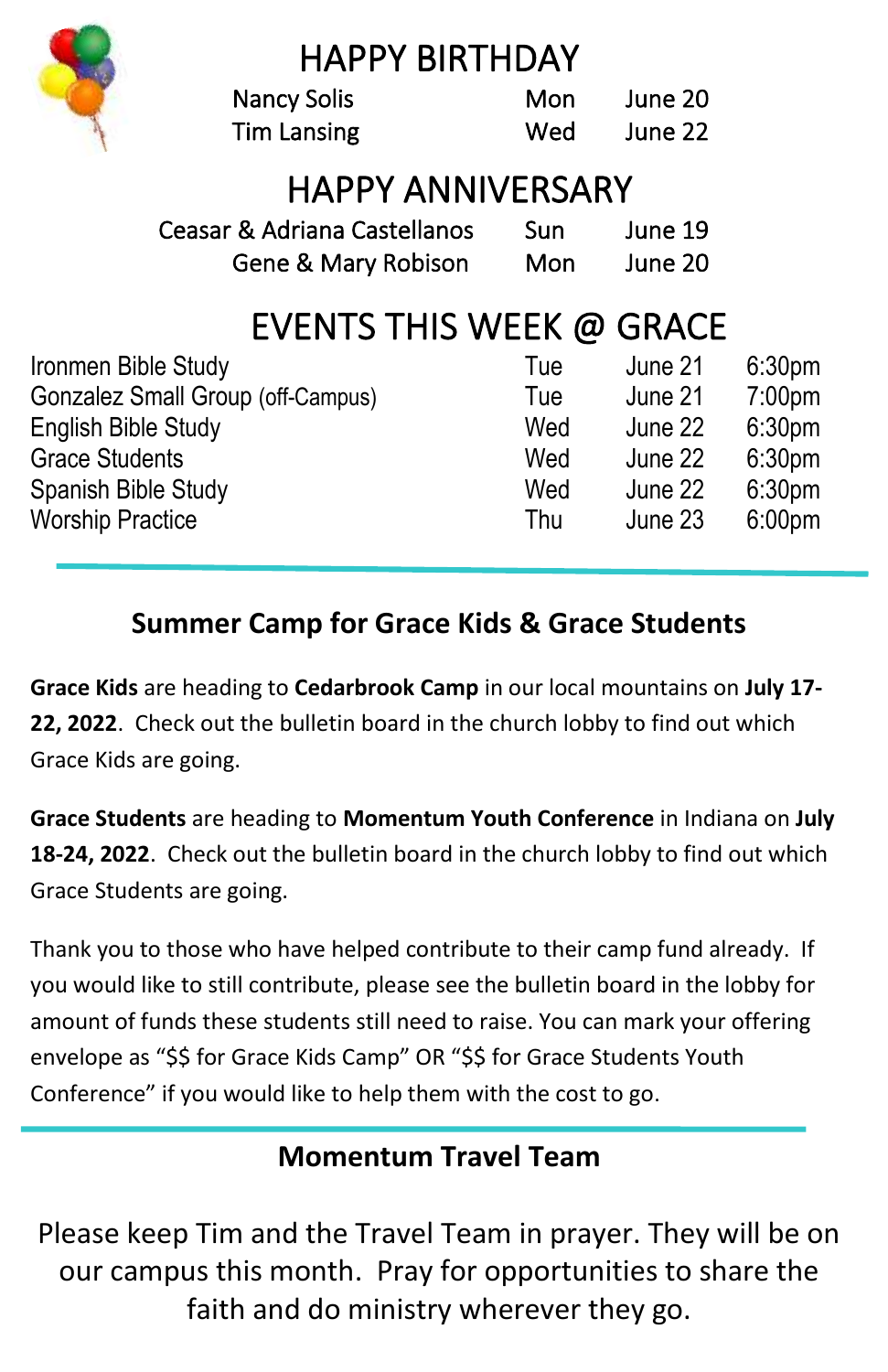

## **Kneel First | Act Second**

We live in a busy culture. Surrounded my lots of messages. Lots of activities. Lots of decisions. Lots of problems.

When faced with daily problems, we often hastily make decisions based on what we feel is right, in that moment. Maybe we consult a friend, or ask Siri for advice, but where does prayer and conversation with God come into the picture? Prayer for many believers is often a last resort. "God, I have tried everything and nothing is working, please help!"

#### **Colossians 4:2 says,** *"Devote yourselves to prayer, being watchful and thankful"*

Am I praying as a first response to a situation rather than a last resort? Prayer and conversation with God, should be our first response when faced with life's decisions and problems.

Remember, we have direct access to God, 24hrs a day, 7 days a week, so let's humble ourselves before the Lord, come to our knees daily and seek God as a first response! As a church, let's kneel first and act second! Prayer must be a priority.

**Attendance Last Week: In-Person Service: 61 Online Viewed: 42**

### **Sunday July 3rd Celebration**

**Fellowship, Food & Fireworks! Join us and invite family and friends**